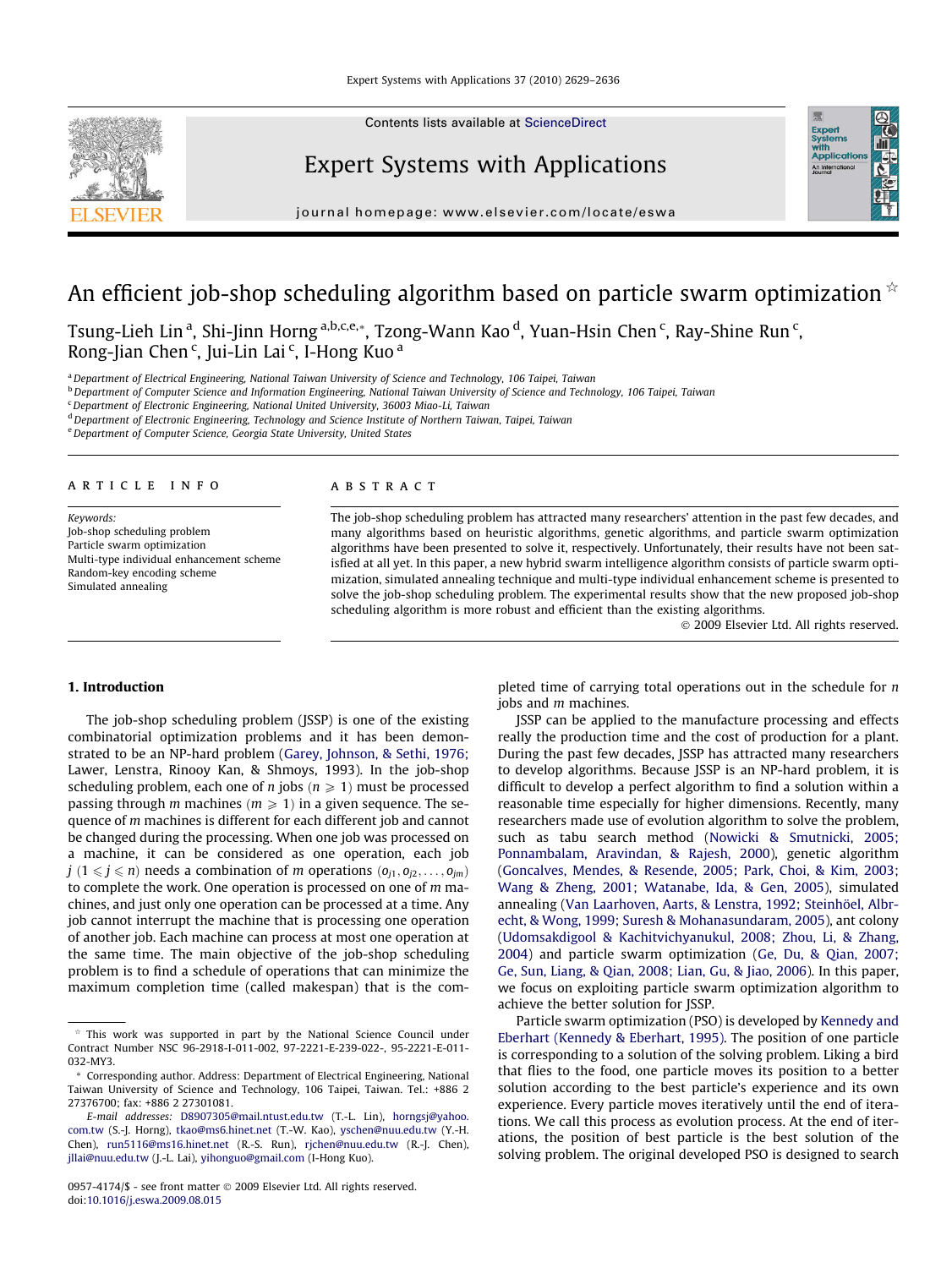solution in a continuous space. Because PSO's local search ability is weaker than global searching ability, in order to get better solution, some local search schemes should be integrated with the PSO. In this paper, we embedded a multi-type individual enhancement scheme (MIE) based on simulated annealing technique into particle swarm optimization (PSO). The proposed algorithm enhances the particle's searching ability and is suitable to solve the JSSP. The experimental results show that the proposed PSO with multi-type individual enhancement scheme outperforms the original PSO and is more efficient than those of existing meta-heuristics methods such as discrete particle swarm optimization with simulated annealing model (named HEA ([Ge et al., 2007\)](#page--1-0)), discrete particle swarm optimization with artificial immune system (named HIA [\(Ge, Sun, Liang, & Qian,](#page--1-0) 2008)) and genetic algorithm (named HGA [\(Goncalves et al., 2005\)](#page--1-0)) for JSSP scheduling problem, respectively.

The remainder of the paper is organized as follows: an introduction for the job-shop scheduling problem and particle swarm optimization are given in Sections 2 and 3, respectively. Section [4](#page--1-0) gives a detailed description of the new proposed job-shop scheduling algorithm. Section [5](#page--1-0) discusses the experimental results. Finally, Section [6](#page--1-0) summarizes the contribution of this paper.

#### 2. The job-shop scheduling problem

The job-shop scheduling problem (JSSP) consists of  $n$  jobs and  $m$ machines. Each job must go through m machines to complete its work. We consider one job consists of m operations. Each operation uses one of m machines to complete one job's work for a fixed time interval. Once one operation is processed on a given machine, it cannot be interrupted before it finishes the job's work. The sequence of operations of one job should be predefined and maybe different for any job. In general, one job being processed on one machine is considered as one operation noted as  $o_{ji'}$  (means jth job being processed on i'th machine,  $1 \leqslant j \leqslant n, 1 \leqslant i' \leqslant m$ ), then every job has a sequence of m operations. Each machine can process only one operation during the time interval. The objective of JSSP is to find an appropriate operation permutation for all jobs that can minimize the makespan  $C_{max}$ , i.e., the maximum completion time of the final operation in the schedule of  $n\times m$  operations.

For an  $n \times m$  JSSP, the problem can be modeled by a set of  $m$ machines, denoted by M  $=\{1,2,\ldots,m\}$ , to process a set of  $n\times m$ operations, denoted by  ${\mathfrak o} = \{0,1,2,\ldots, n\times m+1\}.$  The operations 0 and  $n\times m+1$ , which are dummy operations, represent the initial and the last operations, respectively. Dummy operation is used to model the JSSP problem and need not any processing time. A precedence constraint is used to let operation i to be scheduled after all predecessor operations included in  $P_i$  are finished. Further, one operation can be scheduled on an appointed machine that is free. For the conceptual model, the notations are defined in the following:

| number of jobs                                                      |
|---------------------------------------------------------------------|
| number of operations for one job                                    |
| completed time of operation $i$ ( $i = 0, 1, 2, , n \times m + 1$ ) |
| processing time of operation <i>i</i> on a given machine            |
| the flag of operation $i$ initiates machine $m$                     |
| all predecessor operations of operation i                           |
| the set of operations being processed at time $t$                   |
| $i$ 'th operation of job $i$                                        |
| makespan                                                            |
|                                                                     |

According to the description listed above, the conceptual model of the JSSP can be defined as follows [\(Goncalves et al., 2005](#page--1-0)):

$$
minimize \t O_{n \times m+1} (C_{max}) \t (1)
$$

$$
O_q \leqslant O_i - t_i, \quad i = 0, 1, 2, \dots, n \times m + 1; \ q \in P_i
$$
 (2)

$$
\sum_{i \in A(t)} \omega_{im} \leqslant 1, \quad m \in M, \quad t \geqslant 0 \tag{3}
$$

$$
0_i \geq 0, \quad i = 0, 1, 2, \dots, n \times m + 1 \tag{4}
$$

The objective fitness function in Eq. (1) is to minimize makespan that is the completion time of the last operation. The constraint of precedence relationship is defined by Eq. (2). In Eq. (3), it indicates that one machine can process at most one operation at a time. The finish time must be positive by the constraint stated in Eq. (4).

The following example illustrates the JSSP problem.

Suppose there are three jobs and two machines. The processing time and the initiated machine order of each operation are given in Table 1. The operation  $o_{j1}$  must be processed before  $o_{j2}$  for a job *j*. In Table 1b, operation  $o_{21}$  is processed on machine 2 for 3-unit time interval and operation  $o_{22}$  is processed on machine 1 for 1-unit time interval and the operation order of  $o_{21}$  should be preceded before that of  $o_{22}$ . An operation permutation,  $(o_{11}, o_{21}, o_{22}, o_{31}, o_{32})$  $o_{32, 012}$ ), is feasible because it satisfied with the operation ordering constraint as stated in Eqs.  $(1)$ – $(4)$ .  $O<sub>1</sub>$  is 2-unit time interval that is the finish time of operation  $o_{11}$  on machine 1. Then  $O_3$  is 4-unit time interval as it is the summation of its own operation time and the maximal finished time of its predecessors. According to this permutation, the makespan of  $(o_{11}, o_{21}, o_{22}, o_{31}, o_{32}, o_{12})$  is turned out to be 6-unit time interval. The resulting Gantt chart for operation permutation  $(o_{11}, o_{21}, o_{22}, o_{31}, o_{32}, o_{12})$  is depicted in Fig. 1.

#### 3. Particle swarm optimization

Particle swarm optimization(PSO) is a novel evolutionary algorithm that was inspired by the motion of a flock of birds searching for foods and was proposed by Kennedy and Eberhart for optimization of continuous non-linear problems (Kennedy & Eberhart, 1995). At the beginning of the evolutionary process, a set of parti-

| Table 1 |  |     |         |  |
|---------|--|-----|---------|--|
|         |  | 200 | . 1. 1. |  |

| A 3 $\times$ 2 JSSP problem. |  |
|------------------------------|--|
|------------------------------|--|

| Job                  | Operations      |                |
|----------------------|-----------------|----------------|
| (a) Operation index  |                 |                |
| Job1                 | $0_{11}$        | $0_{12}$       |
| Job2                 | 0 <sub>21</sub> | $0_{22}$       |
| Job3                 | 031             | 032            |
| (b) Machine and time |                 |                |
| Operation            | Machine         | Time           |
|                      |                 |                |
| $0_{11}$             | 1               | $\overline{2}$ |
| $0_{12}$             | $\overline{2}$  | $\overline{2}$ |
| 0 <sub>21</sub>      | $\overline{2}$  | 3              |
| 022                  | 1               | 1              |
| $0_{31}$             | $\overline{2}$  | 1              |
| $0_{32}$             | 1               | 1              |



Fig. 1. Gann chart of  $(o_{11}, o_{21}, o_{22}, o_{31}, o_{32}, o_{12})$ .